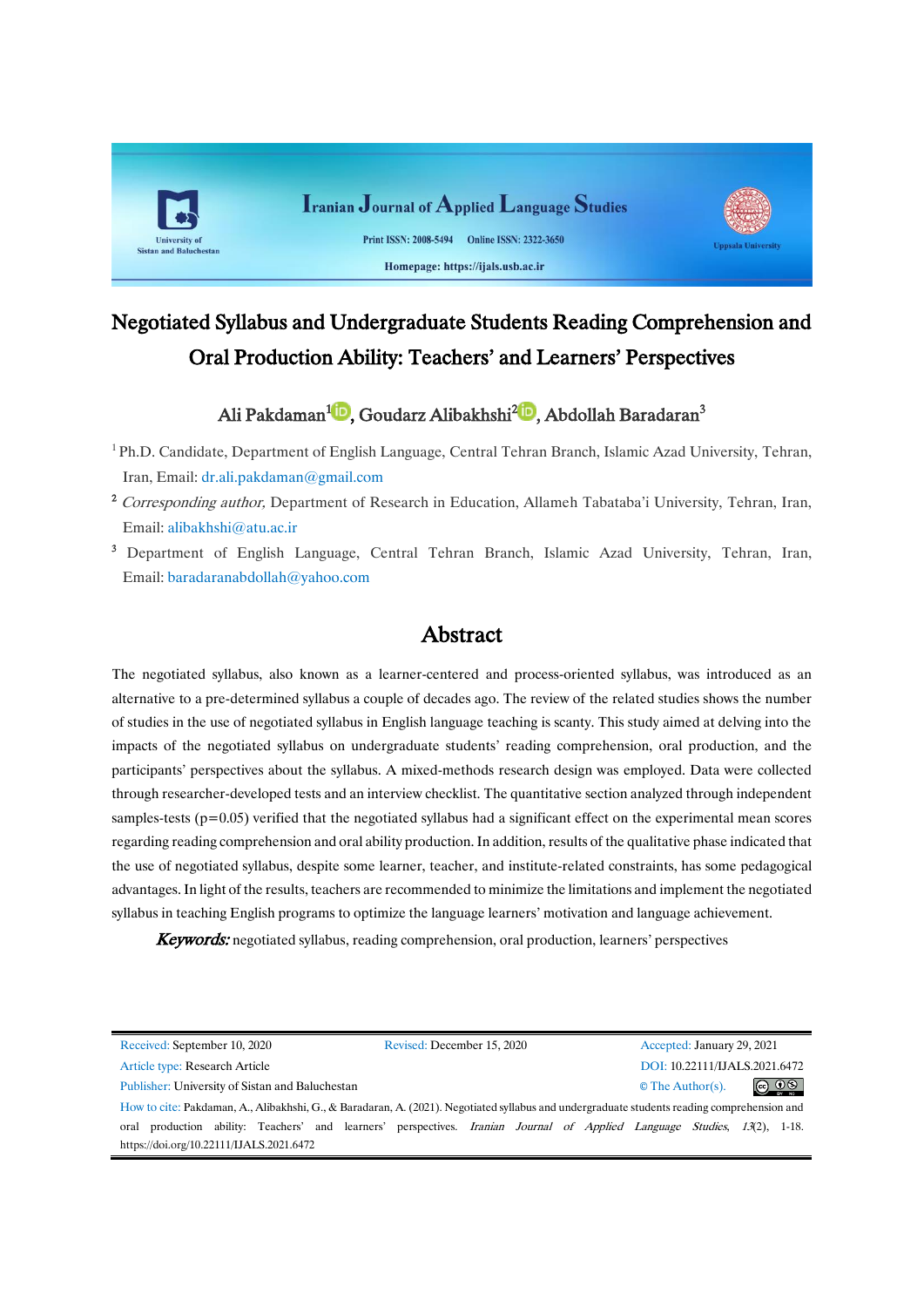# 1. Introduction

Scholars in educational curriculum and applied linguists have distinguished between syllabus and curriculum. Although the two concepts are sometimes used synonymously, there are conceptual differences between them. The curriculum, as defined by Johnson (1989), includes "all the relevant decision-making processes of all the participants" while the syllabus is its result (p. 33). However, Brown (1995, p. 7) stated that "a syllabus provides a focus for what should be studied, along with a rationale for how that content should be selected and ordered." In the same vein, Richards (2001) defined a syllabus as "A specification of the content of a course of instruction [which] lists what will be taught and tested" (p. 2). By the same token, Nunan (1999, p. 73) maintained that "a syllabus consists of a list of content to be taught through a course of study."

The review of the related literature on syllabus design regarding English as a Foreign Language (EFL) shows that language syllabi can be divided into two types: product-oriented and process-oriented (Long & Robinson, 1998). While the main focus of the product syllabus is on what language learners learn as a result of teaching (Nunan, 2005), the direction of the process syllabus is on the teaching processes of how the ultimate outcomes of learning and teaching can be achieved (Nunan, 2001; Shabbah, 2018). One type of process-oriented language syllabi is negotiated syllabus.

It has also been claimed that as in teacher-centered approaches to teaching, teachers do most of the work, and the students are not always constructors of knowledge but only passive recipients of knowledge. It causes poor language performance and prevents students' educational growth (Duckworth, 2009). This approach was also reported to have poor effects on the students' achievement (e.g., Alrabai, 2014a; Alrabai, 2014b; Alrabai & Moskovsky, 2016).

As a response to the researchers' call to apply learner-centered approaches, there has been a plethora of research on appropriate syllabi construction (Altman & Cashin, 1992; Cullen & Harris, 2009; Harrington & Gabert-Quillen, 2015; Richmond et al., 2014, 2016a, 2016b). However, more importantly, the findings of the majority of the related studies suggest that learner-centered syllabi have more positive impacts on students' achievement (e.g., DiClementi & Handelsman, 2005; Harrington & Gabert-Quillen, 2015; Richmond et al., 2014; Richmond et al., 2016b; Saville et al., 2010).

It can also be seen that some researchers have recently recommended a gradual shift to studentcentered classrooms in EFL settings to promote learner autonomy (Alibakhshi, 2015; Sarani et al., 2014) and to avoid teacher and student conflicts and resistance (Lynch, 2010; Peyton et al., 2010). Negotiated syllabus as an alternative to traditional teacher syllabus has attracted the attention of researchers from various fields, most notably education and applied linguistics.

Moreover, in the negotiated syllabus, there is a shared decision indicating that there is a mutual agreement between teachers and learners on how to select the materials based on the language learners' needs and preferences and how to manage the class and evaluate the learners' achievement (Azarnoosh & Kargozari, 2018; Malmir & Bagheri, 2019; Peyvandi et al., 2019). As Boomer et al. (1992) believe, this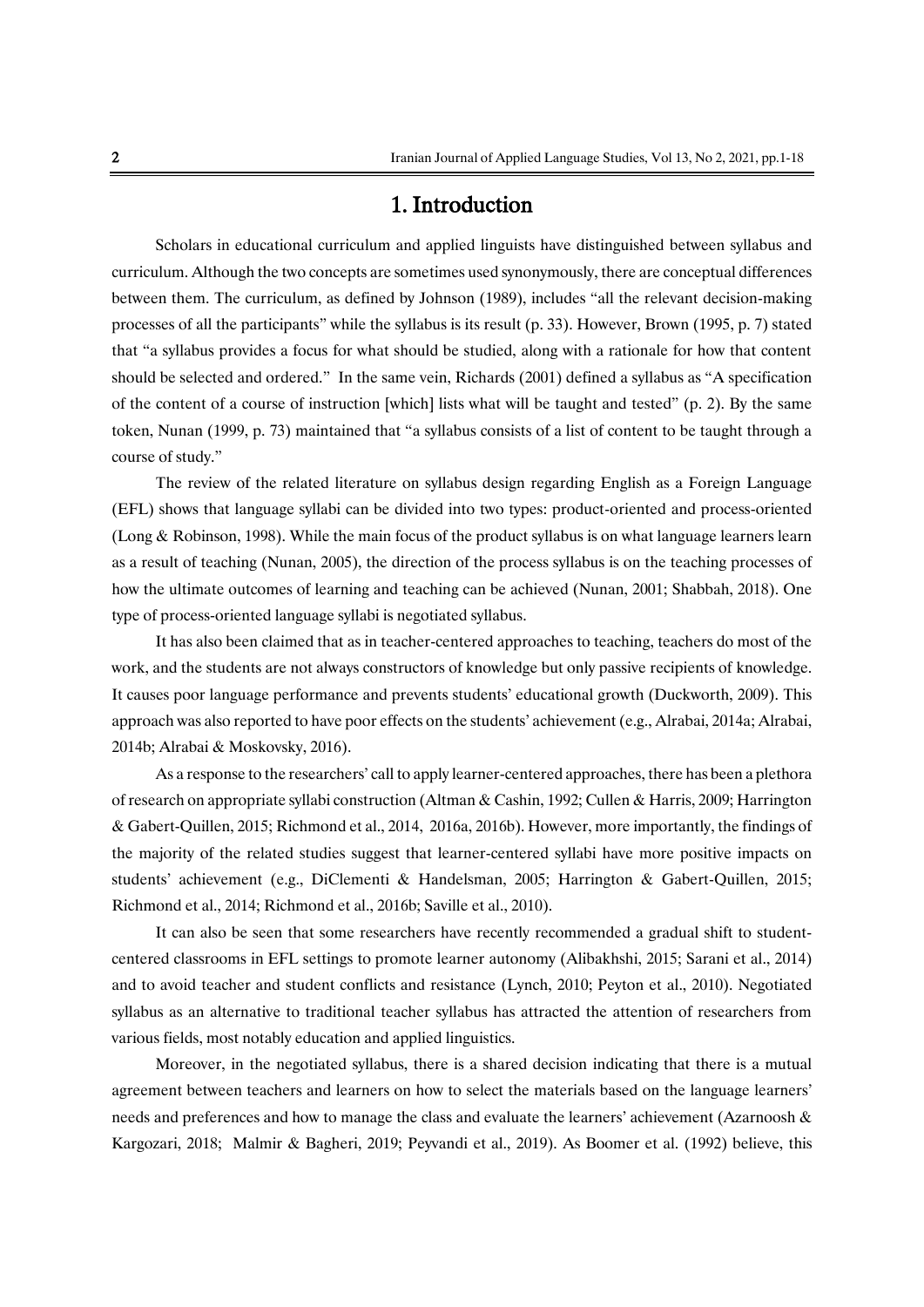syllabus uncovers "a shared detailed understanding between teacher and students of what is going on, what needs to be done, and how it will be done" (p. 287). First, it was claimed that students could have a better performance when teachers develop a student-centered syllabus (DiClementi & Handelsman, 2005). The students perceive the teachers as having teaching characteristics such as flexibility and approachability (Richmond et al., 2014). Negotiated syllabus as a part of a learner-centered approach puts language learners in the center and emphasizes shared decision-making (Breen & Littlejohn, 2000b). The significant effect of the negotiated syllabus on learners' motivation (Rahmanpanah & Tajeddin, 2015), self-awareness (Nunan, 1989), writing and speaking (e.g., Abbasian & Seyed-Hendi, 2011; Abbasian & Malardi, 2013; Nguyen, 2017; Salehizadeh et al., 2020) reading comprehension of ESP students ( Peyvandi, Azarnoosh, & Siyyari, 2019) is well established. Nonetheless, to the best knowledge of the researcher(s), no mixed methods study has been reported on the impact of the negotiated syllabus on undergraduate students' reading comprehension and improving their oral production ability.

## 1.1. Research Objectives

This mixed-methods study aimed at investigating the impact of the negotiated syllabus on undergraduate students'reading comprehension and oral production ability. It is also attired to deeply delve into the participants' perceptions about the advantages and constraints of using negotiated syllabus in undergraduate students' course of English as a foreign language. More specifically, the following research questions were raised:

- 1. Does a procedural negotiated syllabus have statistically significant impacts on improving EFL learners' reading comprehension?
- 2. Does a procedural negotiated syllabus have statistically significant impacts on reducing EFL learners' oral production ability?
- 3. What are the undergraduate students' perceptions about using procedural negotiated syllabus in general English courses?

# 2. Literature Review

# 2.1. Background of the Study

Learner-centeredness of negotiated syllabus and its focus on learners as active creators of classroom processes by problem-solving and individual-specific activities prove that this central design has traces of progressivism (Clark, 1987). As a primary point of the negotiated syllabus, negotiation has three assortments with a likelihood of co-occurrence: personal, interactive, and procedural. Personal negotiation deals with individuals' mental processing of input; interactive negotiation has to do with mutual interactions between a speaker and listener to make sure of their mutual understanding; and procedural negotiation, which has a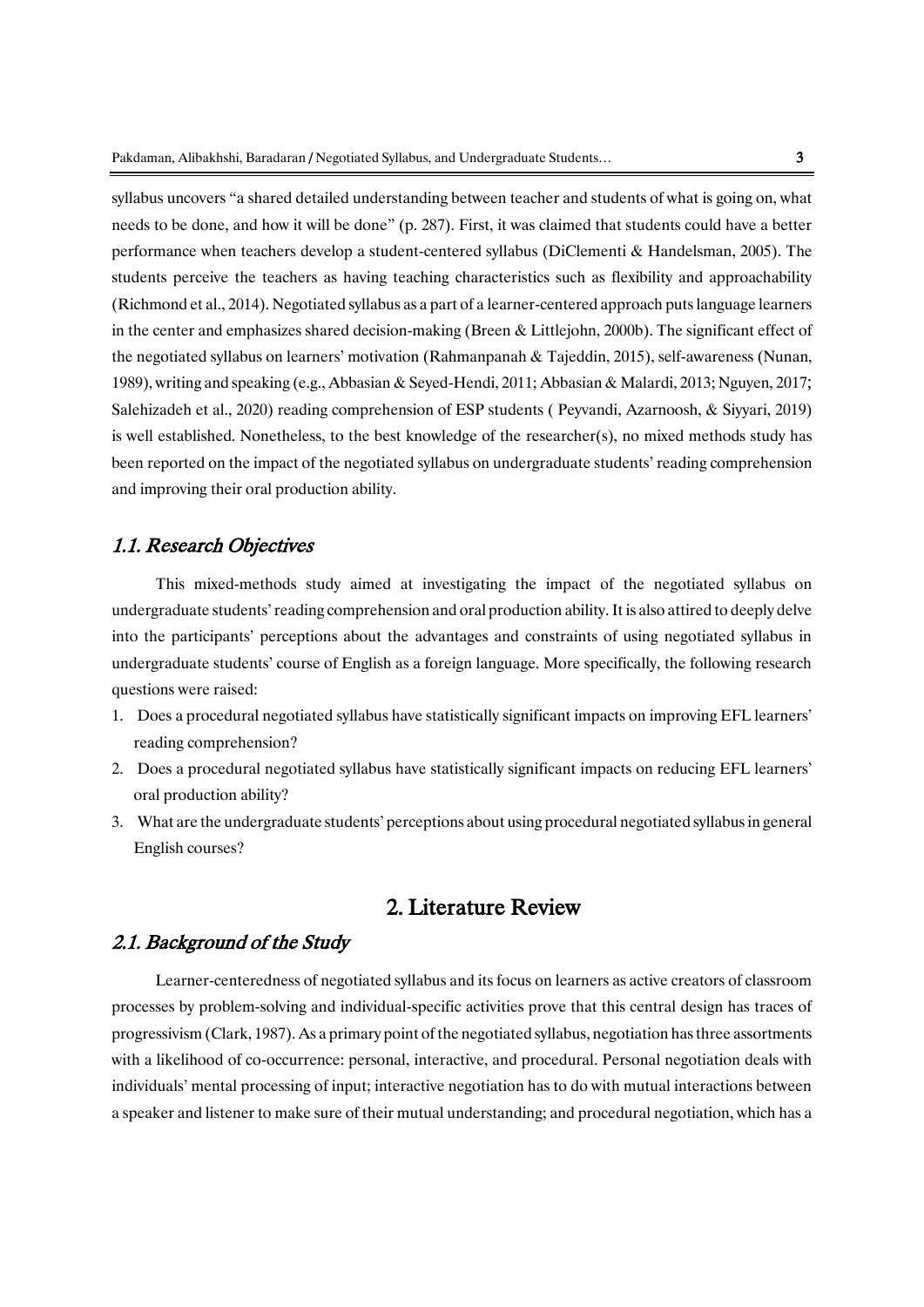wider scale compared to interactive one, involves all members, i.e., teacher and learners, to decide on the organization of the classroom procedure (Breen & Littlejohn, 2000b).

Despite the intertwinement of all three kinds, the negotiated syllabus is more of the third one named procedural negotiation. Circling unanimous agreement among all attendees with personal and interactive mechanisms, this syllabus has mainly to do with sharing and uncovering intended meaning. Therefore, exploiting shared understanding, clarification of assumptions, and adopting the most appropriate alternative to have an efficient teaching and learning agenda is the case within procedural negotiation (Azarnoosh & Kargozari, 2018). The negotiated syllabus is generally of two types as follows (Breen & Littlejohn, 2000b):

As opposed to explicit negotiation, this type pivots around indirect negotiation of contents, procedure and evaluation posed by Breen and Little John (as cited in Gourlay, 2005); "teacher's interpretation of a syllabus and reasons for classroom decisions are usually covert, and learners' interpretations of what is done and how it relates to their learning are the focus of overt consideration" (p.211). This negotiation makes it more beneficial to realize learners' adjustment to class activities even if there seems to be a discrepancy between teachers' and learners' agendas through which the learning process is negatively affected. Accordingly, taking advantage of explicit and implicit kinds of procedural negotiation would be used at the right time in the right place (Gourlay, 2005).

There are other factors appointing the extent to which teachers and learners have the authority to negotiate syllabus design as Nation and Macalister (2010) maintained the significant role of specificity in the lesson, decision-making realms, language skills, and curriculum design, in appointing the extent and degree to which a syllabus can be negotiated or unanimously decided on. Furthermore, according to Mollaei (2013), some or all parts of content, teaching methodology, control and monitoring, assessment, and evaluation could be subjected to negotiation and shared decision-making.

Abdelmalak (2015) has argued that negotiated syllabus has several advantages. However, having all involved in class decisions means no overthrow is intended on the teacher's side. Still, the teacher is at the heart of initiating and leading negotiations to achieve the best results. Therefore, teachers' intention to have such a syllabus is prioritized over other facets (Breen & Littlejohn, 2000a). Nation and Macalister (2010) also stated that negotiated syllabus "involves the teacher and the learners working together to make decisions at many of the parts of the curriculum design process" (p.19).

Özturk (2013) believes that negotiated syllabus can provide learners' active involvement in the shared decisions about developing a syllabus through dealing with the teachers. Breen and Littlejohn (2000a, p. 1) described this syllabus as "the discussion between all members of the classroom to decide how learning and teaching are to be organized." This syllabus gained popularity in education in general and teaching EFL in particular since a couple of decades ago because of the great attention paid to learner-centered approaches to language pedagogy on the one hand and post-method principles of language pedagogy on the other hand (Alibakhshi & Rezaei, 2014).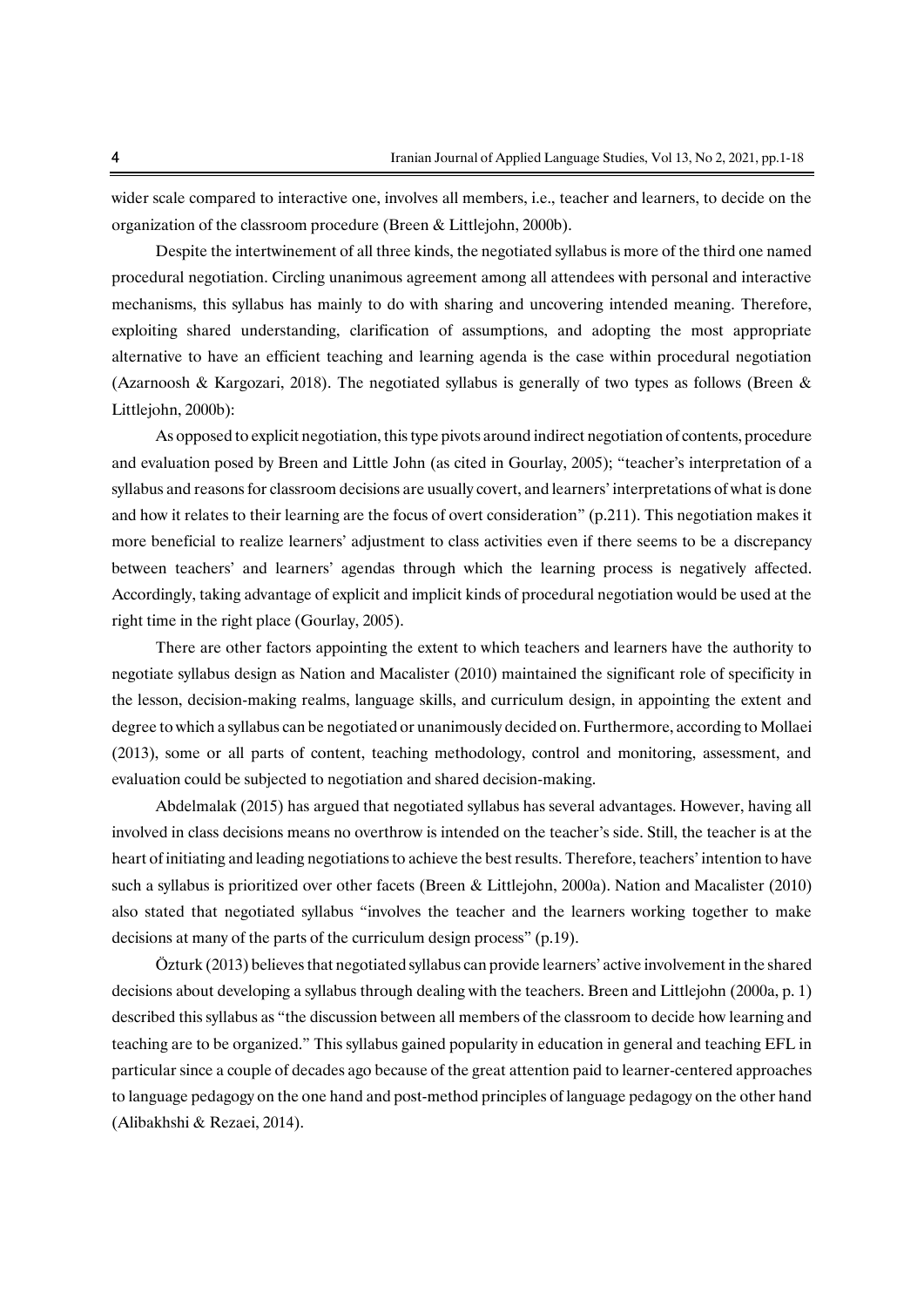Richards and Schmidt (2010) stated that the student-centered approach to teaching is deeply rooted in a "belief that attention to the nature of learners should be central to all aspects of language teaching, including planning teaching, and evaluation" (p.3). Student-centered instruction is deeply rooted in the assumptions of the constructivist view that emphasizes the knowledge construction on the part of learners. In this view, students are not passive recipients of knowledge but active learners who construct knowledge through synthesizing information and integrating this information with skills like communication, inquiry, and critical thinking (Baldauf & Moni, 2006; Brown, 2008).

## 2.2. Factors Influencing Negotiated Syllabus

A couple of factors take place indispensably throughout a classroom context by which the degree and depth of negotiation between teacher and learners would be appointed. The first factor is a pre-determined curriculum. Even though a pre-determined curriculum has got its own advantages in specifying the aims and borders of a course, a procrastinated ongoing negotiation can tackle any probable discrepancy between learners' real needs and the designed system (Nunan, 1989) even if the government officially appoints the course policies and structures on a top-down hierarchy (Little, 1995). Further, on the theme of a predetermined curriculum, learners and teachers can make the most of it as guidance or map to the soundness of both procedure and evaluation criteria so as not to become stuck in the conflict of learners' needs and course's expectations (Serrano-Sampedro, 2000).

The second factor has been reported to be cultural issues. Aside from the type of culture, cultural discrepancies among learners or between teacher and learners could cause obstructions on the way of negotiation (Azarnoosh & Kargozari, 2018). However, in some cases, there are thoughts to be pointed to having a learner-centered approach more effective in cultures where the stress is more on autonomy and self-direction of learners and less on the centeredness of the teacher. On the other hand, according to Littlejohn (1983), negotiation is based on a learner-centered schedule where passive and teacher-dependent learners could be of use if it takes steps over time with enough care and attention. Regarding difficulties, teachers' bad experiences or wrong approach, e.g., in knowing where to intervene, to negotiation could lead to a breakdown (Serrano-Sampedro, 2000).

The third factor was labeled Class Size and Students' Abilities. Individual-focused plans are an indispensable particle of a class negotiation as learners' limitations, socio-emotional issues, self-esteem, and self-efficacies are different. However, teachers might find it more challenging to pay enough attention to individuals in a large classroom. Technically speaking, when it comes to active self-initiated learners, they even go from strength to strength in terms of intrinsic autonomy and motivation (Ushioda, 2003). With this in mind, by negotiation, learners become more accountable for their cognitive processes as they reflect continually on their learning process and consequently are responsible for their self-regulation and awareness (Smith, 2000).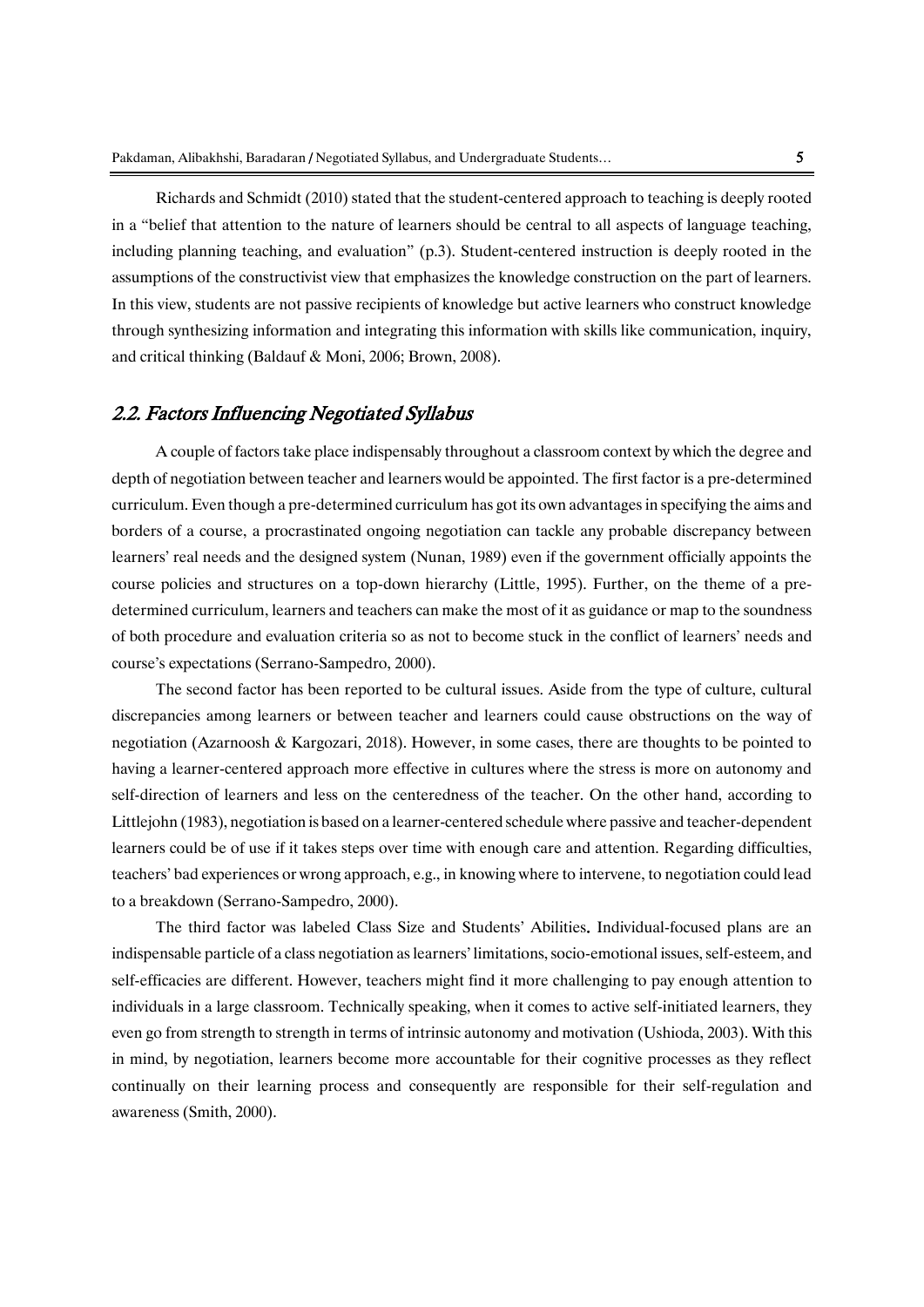The fourth factor which might influence the use of negotiated syllabus is learners' voice. Further, on the theme of the learners' voice, vanLier (2007) makes out that learners are considered agents. i.e., they are in charge of their language learning and mounting their social interaction, collaboration, and say despite inevitable inequality of power in class (Sinclair, 2008). By interaction, learners come to the point that they can make progress in creating democratic and authentic decisions, but they also find it their say to come up with their opinions if it demands them (Boon, 2011). The relationship between teacher and learners is another point that is mutually subjected to improvement. The whole procedure leads to a look-up by which all specific achieved outcomes are valued by both sides (MacKay et al., 2000).

# 3. Methodology

# 3.1. Research Method

The researchers employed a mixed-methods research design to explore the research questions. For the quantitative research questions, we used a quasi-experimental research design. As we could not select the study participants through random sampling, we used two intact classes and exposed each to either control or experimental conditions. The control group received a pre-determined teacher syllabus, while the experimental group was instructed through a negotiated syllabus. The two intact groups received pretests on oral production and reading comprehension at the onset of the study. At the end of the semester, the two intact groups received the posttests on oral production and reading comprehension. However, a qualitative case study was employed in the second phase of the study. Wiersma (1995, p. 213) believes "qualitative case study focus to research on a few cases or few research settings (informants) and many variables".

## 3.2. Participants

The first group of participants was selected for the treatment phase of the study. The students taking a general English course at the faculty of communication sciences (two intact classes) were recruited as the participants of the treatment phase. The sample size for the treatment phase was 72 (36 in the experimental group 36 in the control group). The participants were undergraduate students at the university mentioned above. They were both male and female students ranging from 19 to 27 years old. To check the initial homogeneity of the intact classes, the researcher administered the pretests. Results showed no initial differences between the groups at the onset of the study. It should be noted that 18 participants were interviewed for the qualitative phase of the study: 10 students exposed to the procedural negotiated syllabus, 5 EFL teachers, and three experts in material development were selected. The criterion for the number of participants from each group was data saturation when no further theme emerged.

### 3.3. Instruments

The researchers used different instruments to collect the data. Each instrument is described in detail as follows.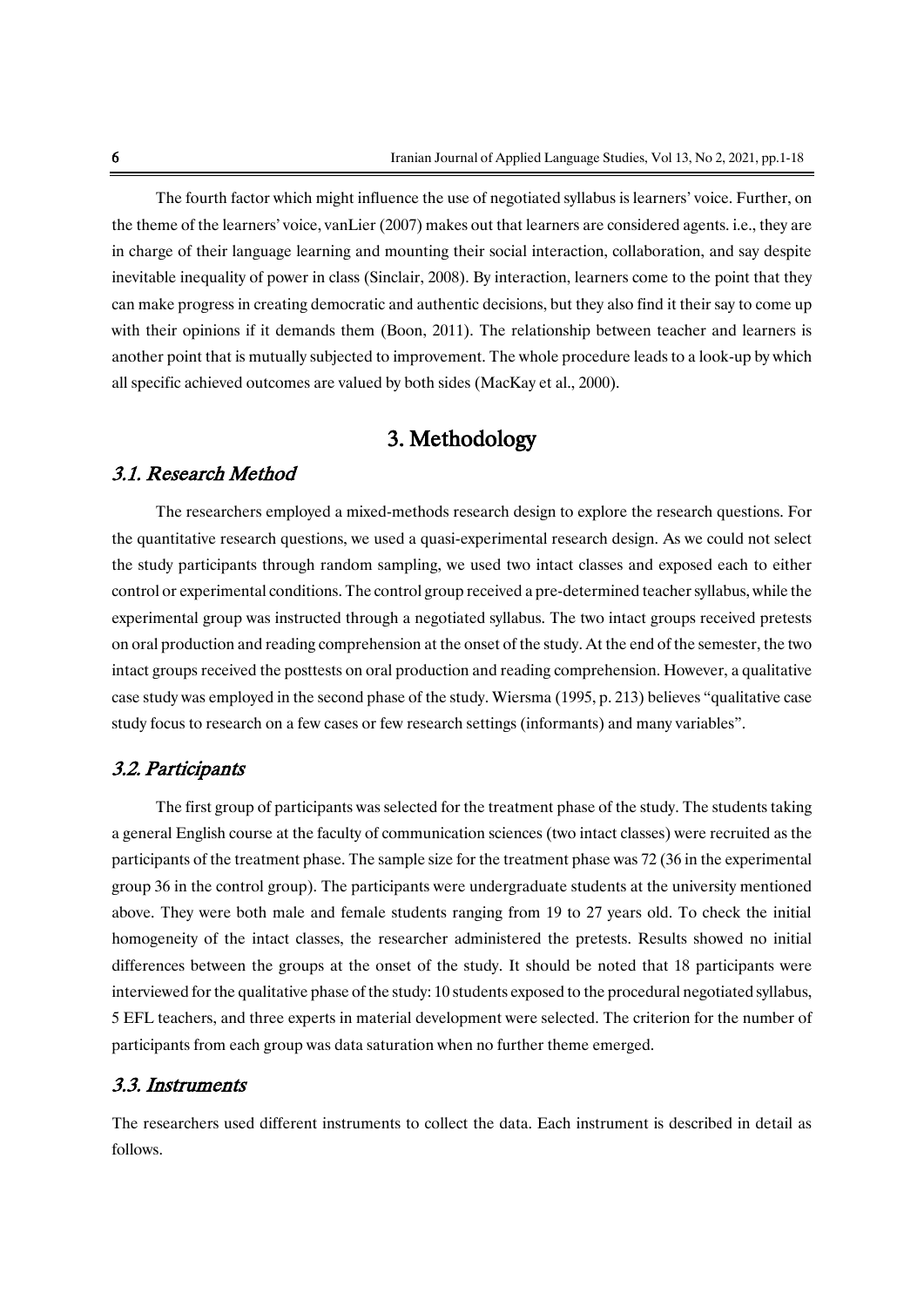# 3.3. Reading Tests 1 and 2

The researchers developed two reading tests: One was administered at the onset of the treatment and another after the treatment sessions. Each test consisted of 30 multiple choice and ten cloze-passage items. The tests were administered to both groups. Three applied linguists whose field of interest was language assessment verified the content validity of the tests. The reliability of the tests was assessed through Kurder-Richardson 21 (KR-21) approach. The reliability indices were reported to be 0.82 and 0.86, which seemed acceptable.

# 3.4. Oral Production Tests 1 and 2

The researchers developed two oral production tests. Each consisted of different essay tasks such as summarizing, paraphrasing, description, and explanation. The participants' oral productions were recorded. Two raters assess the participants' oral production in terms of fluency and accuracy through a numerical scale ranging from 5 to 30. The inter-rater reliability approach was used to investigate the reliability of the tests, and the results showed that the inter-rater reliability coefficients for pretest and posttest were 0.92 and 0.91, which seemed to be acceptable. Three applied linguists verified that the test tasks elicit the language learners' production ability. They all agreed that the assigned task is suitable for measuring the language learners' oral production.

## 3.5. Interview Checklist

In qualitative case studies, interviewing is a main needed source of data for understanding the phenomenon under investigation. As Cohen et al. (2011) believe, structured and open-ended questions can enable interviewees to address issues in their own words. Wilkinson and Bhandarkar (1999) also added that semi-structured interviewing is necessary to get deep meanings and values since it "allows the interviews to be flexible and somewhat conversational" (Whitley & Kite, 1996, p. 424). That is why, in this study, semistructured interviews are used as the main data gathering strategy. It will be conducted with language learners and EFL teachers. The interview questions were asked to elicit the participants' perspectives and beliefs about the factors associated with negotiated syllabus and how they might affect the students' language achievement.

# 3.6. Procedure

The quantitative phase of the study was undertaken in different steps. In the first step, the two intact classes were assigned to two treatment conditions: teacher syllabus group and procedural negotiated syllabus. The two intact groups received the pretests. After 13 sessions, the two intact groups received the oral production and reading comprehension tests. The first researcher used teacher syllabus for the control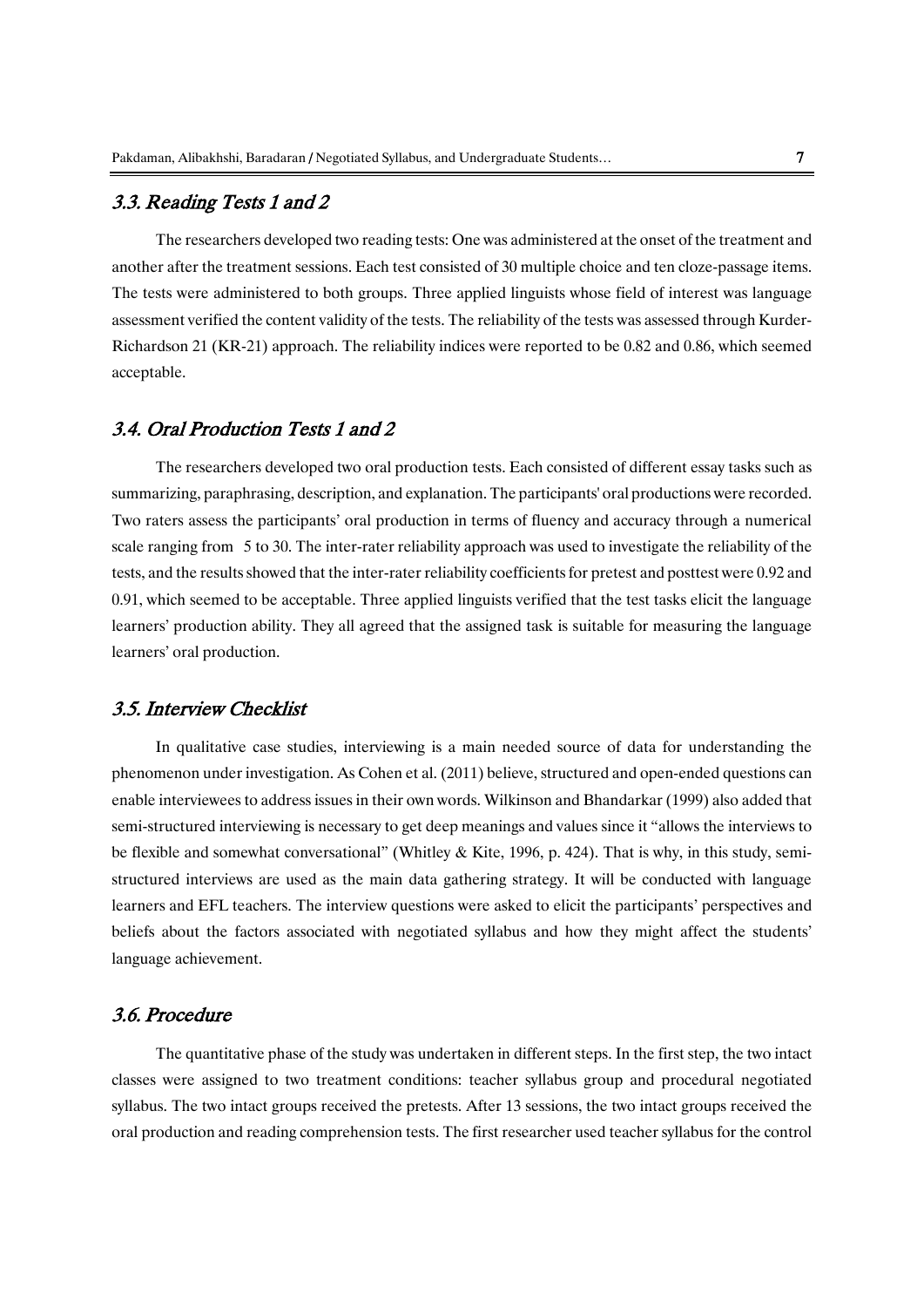group, whereas he used negotiated syllabus in the experimental group. He negotiated with the students and made decisions about the topics used in the classroom, teaching activities, teachers' and the students' roles, student-student interactions, teacher-student interactions, and the evaluation and assessment method. The topics with the highest rate of agreement among the students and teachers were prepared collaboratively. When the negotiated syllabus was selected, the teacher administered reading and oral production tests, which were developed based on the content of the negotiated syllabus. In the last session, equivalent forms of reading pretest and oral production test were administered to the experimental groups. The groups' scores on pretests and posttests were compared.

## 3.7. Data Analysis

The quantitative data were analyzed in different ways. First, for research questions 1 and 2, the researchers used an independent sample t-test to compare the control and experimental groups' scores on the reading and oral production tests. However, a qualitative data analysis technique was used for research question three. Gall et al. (1996) suggested three different approaches to analyze case study data: structural analysis, interpretational analysis, and reflective analysis. The second and third approaches were mostly used in this study. Categorization and interpretation of data were made in terms of common themes and the synthesis of data into an overall portrait of the cases. They were used for describing and explaining the phenomena under investigation.

For the present study, the interview data were transcribed verbatim, coded, and divided into categories in an attempt to discover common themes. Through repeated readings of the transcript, we found themes and patterns. Concerning Bogdan and Biklen (1992), analysis involves working with data, organizing it, breaking it into manageable units, and searching for patterns or themes to discover what is important to tell others. Accordingly, the data were analyzed in terms of the following major themes: the factors associated with negotiated syllabus, feasibility and desirability of using this syllabus, and the constraints.

# 4. Results

This study made an attempt to explore three questions. In the following sections, the results of each research question are presented.

# 4.1. Research Question 1

The first research question aimed at investigating the impact of negotiated syllabus on improving undergraduate Iranian students' oral production. Results are presented in Table 1.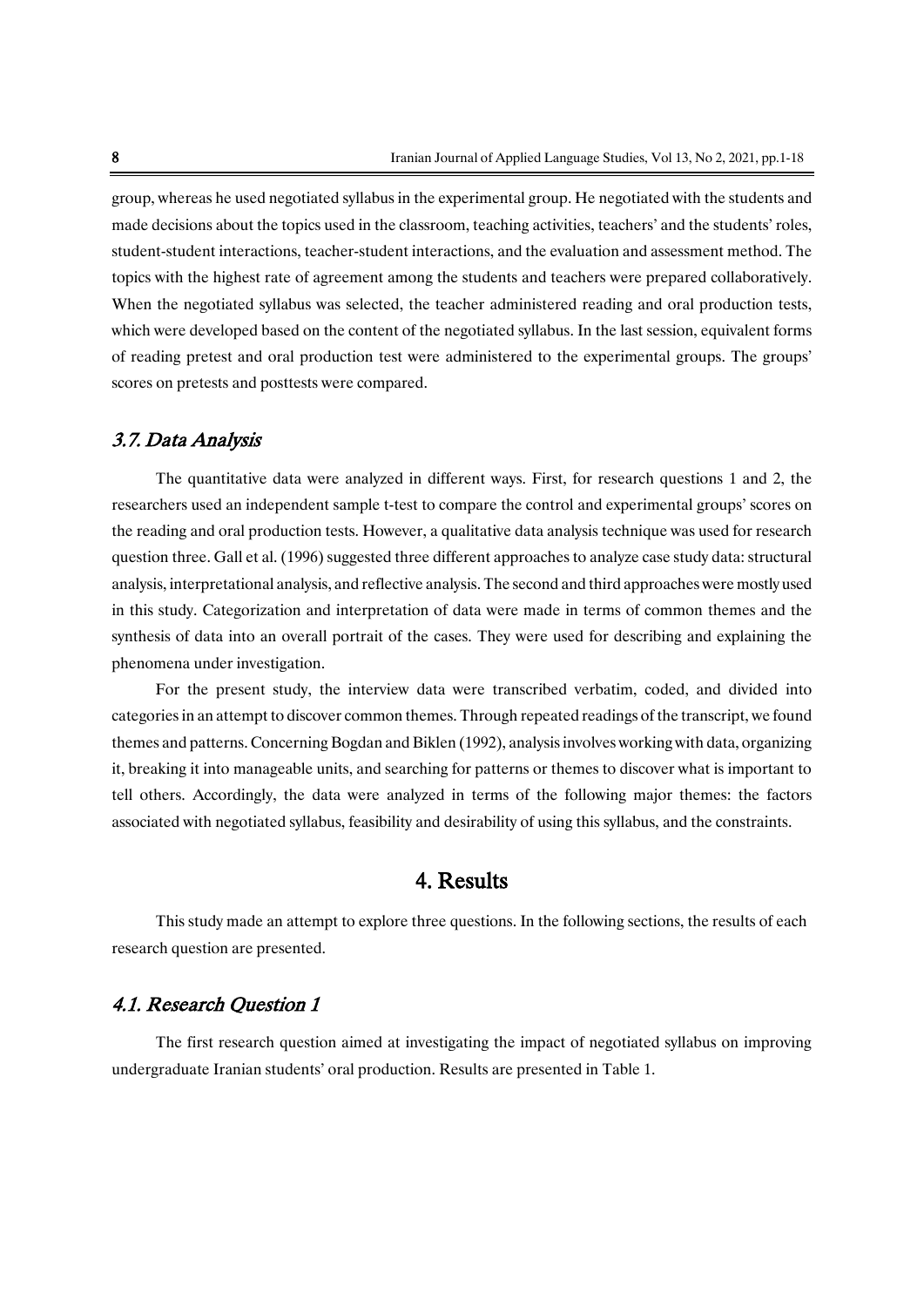#### Table 1

T-test for Comparing the Groups' Means on the Pretest

| Groups       | Descriptive statistics |     | Inferential statistics |    |      |
|--------------|------------------------|-----|------------------------|----|------|
|              | Mean                   | ىن  |                        | αı |      |
| Control      | $\sim$<br>19.J         | سيد | 0.29                   | 70 | 0.77 |
| Experimental | $\sim$                 |     |                        |    |      |

As it can be seen in Table, the mean scores of the control and experimental groups on the reading pretest were 13.5 (SD=1.5) and 13.1 (SD=1.6), respectively. Results also show a statistically significant difference between the groups' mean scores (t=0.29, df=70, p=0.77>0.05), suggesting that the two groups were homogenous at the onset of the study. In the following Table, the groups' means of reading posttest are compared.

### Table 2

Descriptive Statistics and T-Test for Comparing the Groups' Means on Reading Test

| Groups       |      | Descriptive statistics |      | Inferential statistics |       |
|--------------|------|------------------------|------|------------------------|-------|
|              | Mean | $_{\rm SD}$            |      | ai                     |       |
| Control      | 19.8 | 1.9                    | 10.3 | 70                     | 0.001 |
| Experimental | 23.8 | 1.                     |      |                        |       |

As it can be seen in Table 2, the mean scores of the control and experimental groups on the reading posttest are  $19.8(SD=1.9)$  and  $3.8(SD=1.3)$ , respectively. Inferential statistics show that the difference between the two groups' means is statistically significant (t=10.3, df=70, p=0.001<0.05), favoring the experimental group. Therefore, it can be argued that negotiated syllabus has positively contributed to the undergraduate students' reading comprehension.

## 4.2. Research Question 2

The second research question addressed the impact of the negotiated syllabus on undergraduate students' oral performance. The two groups' mean scores on oral performance pretest and posttest are presented in tables 3 and 4.

#### Table 3

Descriptive Statistics and T-Test for Comparing the Groups' Scores on Oral Production Pretest

| Groups       | Descriptive statistics |    | Inferential statistics |    |      |
|--------------|------------------------|----|------------------------|----|------|
|              | Mean                   | SD |                        | di |      |
| Control      | 10.5                   |    | 0.32                   | 70 | 0.65 |
| Experimental | 10.32                  | .  |                        |    |      |

As it can be seen in Table 3, the two groups' means on oral performance pretest were 10.5(SD=1.2) and 10.32 (SD=1.2), respectively. Results also show that there was no statistically significant difference between the groups' mean scores (t=0.32, df=70, p=0.65>0.05), suggesting an initial difference between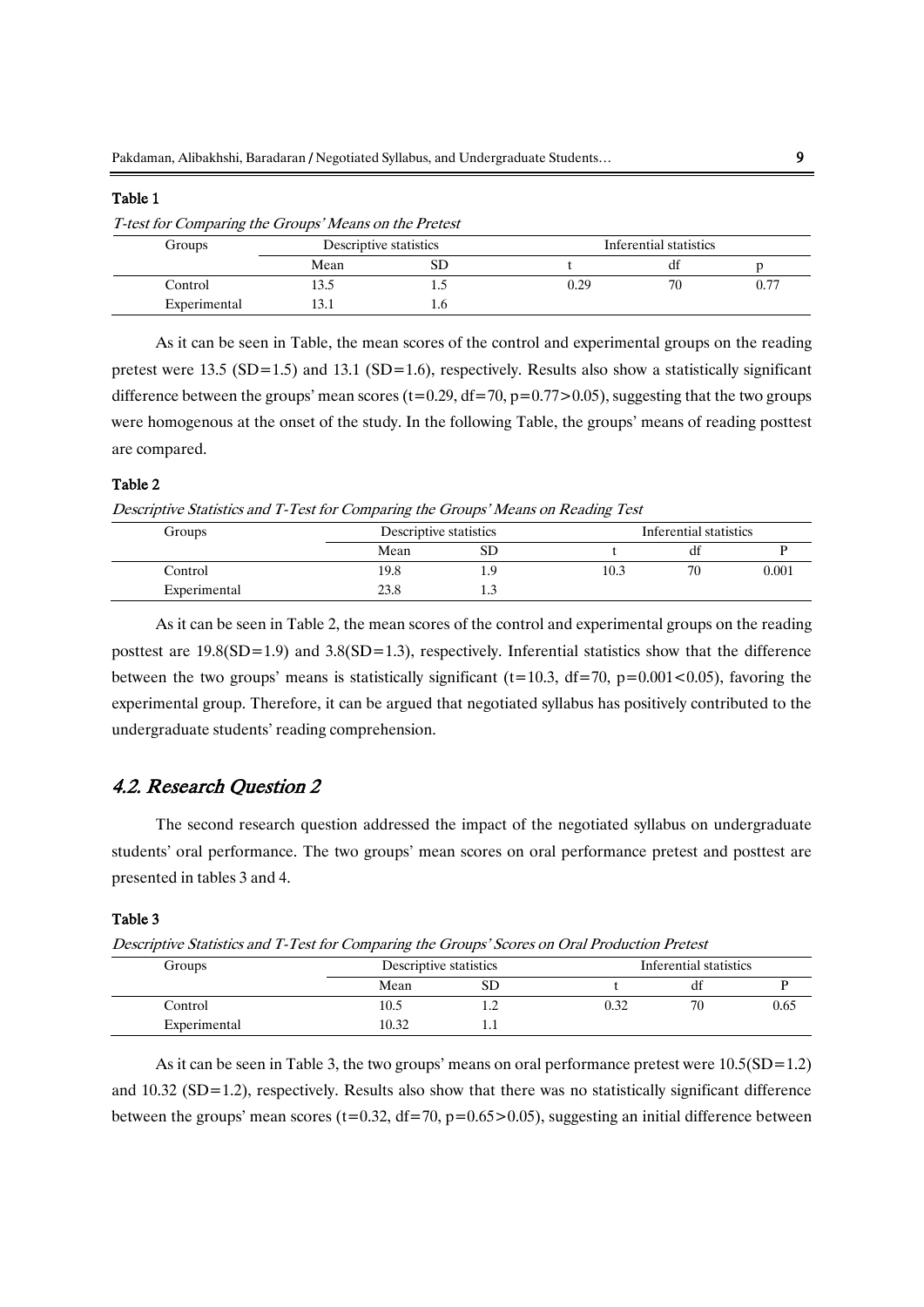the oral performance of the two groups. In table 4, the groups' means on oral performance posttest are compared.

#### Table 4

Descriptive Statistics and T-Test for Comparing the Groups' Scores on Oral Production Posttest

| Groups       |      | Descriptive statistics |      | Inferential statistics |       |
|--------------|------|------------------------|------|------------------------|-------|
|              | Mean | SD                     |      | αt                     |       |
| Control      | l7.5 | 1.C                    | 9.21 | 70                     | 0.001 |
| Experimental | 20.1 | 1.9                    |      |                        |       |

As it can be seen in Table 4, the two groups' means on oral performance pretest were  $17.5(SD=1.6)$ and 20.1 (SD=1.9), respectively. Results also show that there statistically significant difference between the groups' means scores (t=9.21, df=70, p=0.001>0.05), favoring the experimental group. Therefore, it can be argued that negotiated syllabus has positively contributed to the undergraduate students' oral production.

# 4.3. Research Question 3

The third research question aimed at exploring the participants' perceptions about the use of negotiated syllabus. Interviews with the participants were analyzed thematically in terms of advantages and constraints. The themes reported by at least 60% of the participants are reported and exemplified as follows:

#### A. Advantages of the negotiated syllabus

The interviews were analyzed, and the main advantages of the negotiated syllabus were classified into six categories.

#### a. Reducing learners' anxiety and stress

The study participants argued that compared to the other courses they have ever taken at the university, they found it more relaxing and less stressful. As an example, student 12 stated:

As I was involved in selecting the topics and materials for the course, I felt no stress and anxiety because I suggested the kind of topics. ….in the other courses, the teachers recommend the materials, and we have to choose.

#### b. Increasing the learners' motivation

Participants of the study argued that involving students in decisions about the content of the course leads to a reduction of risks associated with exclusively teacher-directed classes and contributes to the development of classroom atmospheres conducive to deeper higher motivation and positive attitudes toward studying in general and learning English as a foreign language in particular. Student 3 exemplifies the theme: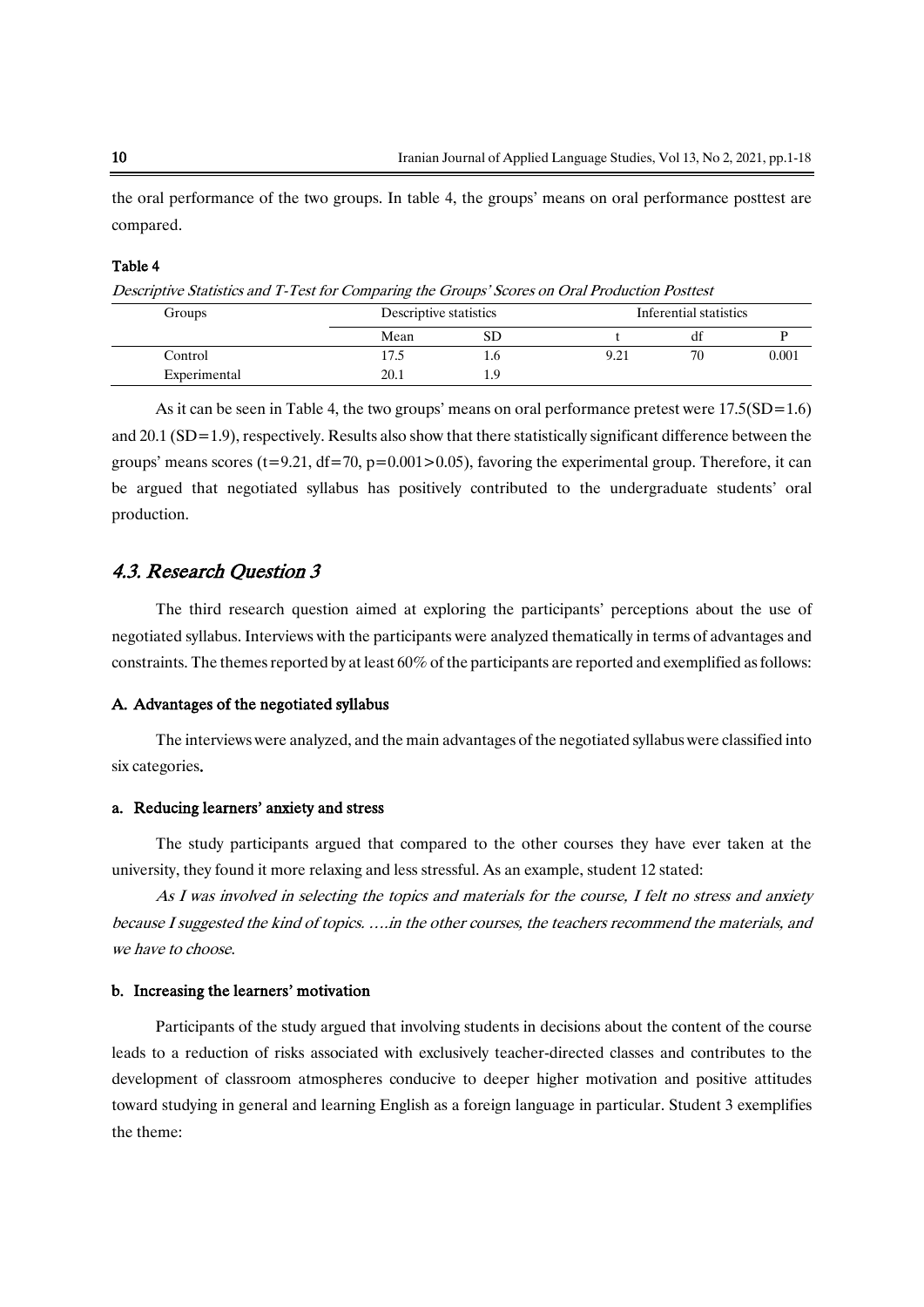Before taking an English course, I was not motivated to learn English. Still, because the teacher asked me to decide on the topics and evaluation type and content at college, I felt inspired and motivated to learn English.

Teacher 2 also stated that when students' voices about the coursebook and teaching activities in and out of the classroom are heard, they will be motivated. "I had used negotiated syllabus in free discussion courses, and it worked."

#### c. Equal roles of teachers and students in decision making

Another advantage of the use of negotiated syllabus, as stated by the majority of the participants, was the equal roles of teachers and students in decision making. Teachers and students contribute equally to the decision-making process using the negotiated syllabus. To simply put, the students' voices are heard, and they play important roles in selecting the syllabus. Student 12 stated:

This was the first time my classmates and I were invited to collaborate with the teacher and make a decision about the content of the course

#### d. Promoting the students' autonomy

The next advantage of the negotiated syllabus was thematically coded as the promotion of the students' autonomy. When the students collaborate with the teachers and make decisions about the content of the course, they feel autonomous. With the help of the negotiation process, teachers will be informed about the topics, issues, and subjects that attract their students' attention so that they can prepare more fruitful lessons. Such kind of consciously preparation for an academic year will also contribute to the selfdevelopment of the teachers and language learners. Student 9, for example, stated that:

Teachers' encouragement and the attention he paid to us during the semester made me autonomous and independent; now, I know how to pursue my studies.

#### e. Changing the students' attitudes toward studying

Both teachers and language learners strongly argued that negotiated syllabus changes the language learners' attitudes toward the English language, teachers, and universities. As reported by teachers 3 and 4 and students 5 and 7, the students exposed to negotiated syllabus felt more enthusiastic and eager to attend the classes and do their assignments on time. The following quotations exemplify the theme:

I didn't particularly appreciate attending an English classroom in high school, but now I don't have the same feeling because I am involved in selecting the topic. (Student 5)

This was when I noticed all students were always present in the classroom. They were rarely late, and they did all the assignments. But in the other classes in which the language learners have to study the predetermined textbook, the students always complain about the irrelevance of the textbook. (Teacher 4)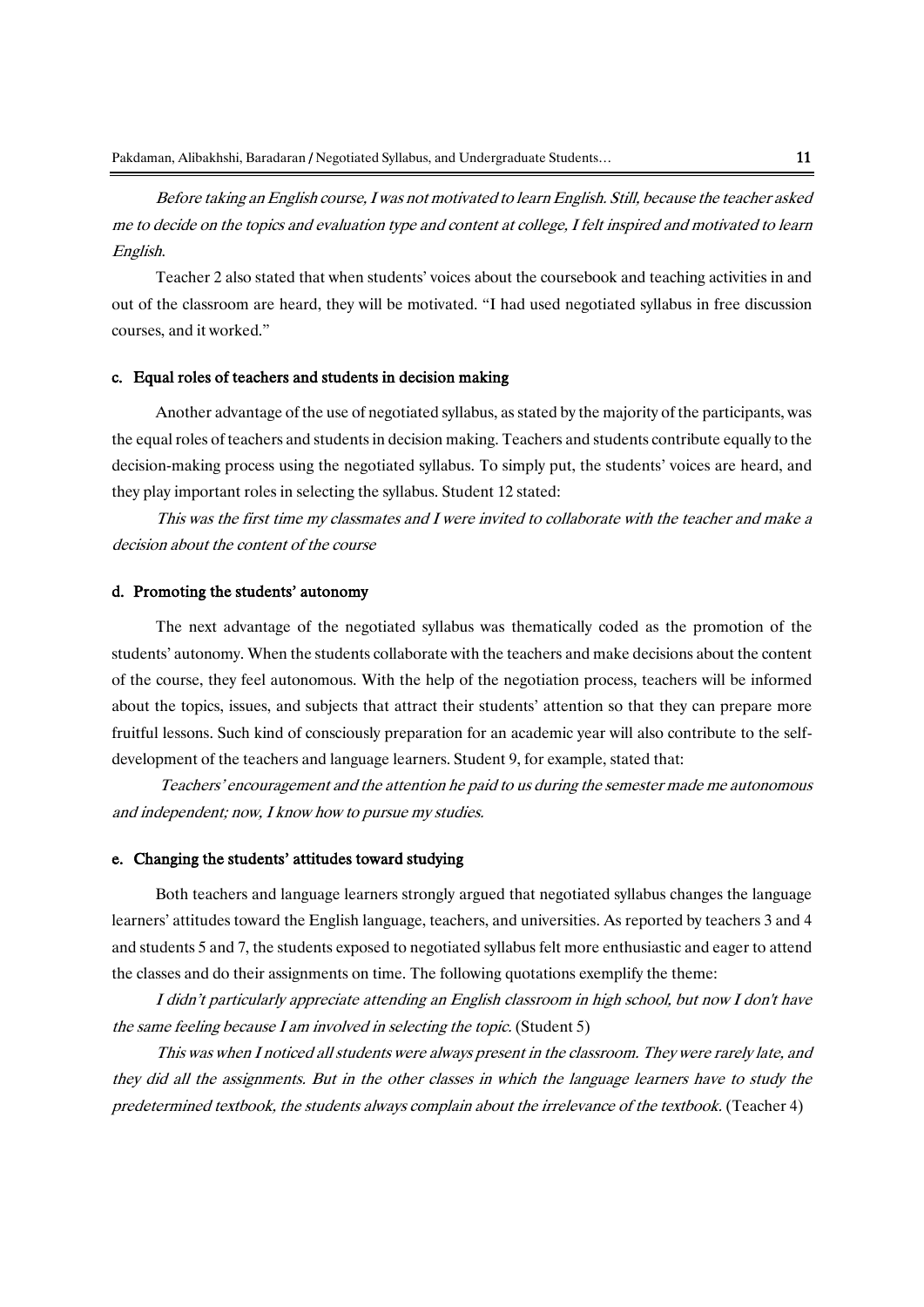#### f.Increasing teachers' flexibility and tolerance

Negotiated syllabus as reported by both students and teachers makes teachers flexible and tolerant of students' resistance to the students' different preferences. As teacher 1 argued, "teachers adjust teaching activities according to the students' needs, suggestions, and preferences."

#### B. Constraints of using the negotiated syllabus

The main constraints of using negotiated syllabus were coded into three main categories: learnerrelated, teacher-related, and school/institute-related.

#### I.Learner related constraints

Results of the qualitative study showed that some of the constraints of the negotiated syllabus are specifically related to learners, which are explained as follows.

#### a. Learners' limited awareness of appropriate instructional activities

The first learner-related constraint was thematically coded as the learners' limited awareness of appropriate instructional activities. The majority of the participants believed that undergraduate students were not well aware of appropriate instructional activities. They need to know the importance of learning English in their academic achievement.

#### b. The learners need training in negotiation.

The second constraint was thematically coded as learners' need for training in negotiation. Participants stated that language learners need to be trained and learn negotiation skills before being exposed to the negotiated syllabus. Teacher 5 said it takes time to train the language learners how to negotiate and decide about the course and teaching activities.

#### c.With no coursebooks, learners do not feel a sense of progress

Participants stated that teachers do not feel they are making progress and learning English when no specific textbook is used. They also stated that if the materials decided by teachers are compiled into a pamphlet, they feel satisfied.

#### d. Learners' lack of experience in negotiation

The learner's lack of experience in negotiation is another constraint related to the learners. Participants believed that learners are experienced enough to negotiate and suggest the topics which suit their needs, lacks, and wants. Teachers also stated that using negotiated syllabus required teachers and learners to be skillful and experienced in negotiation.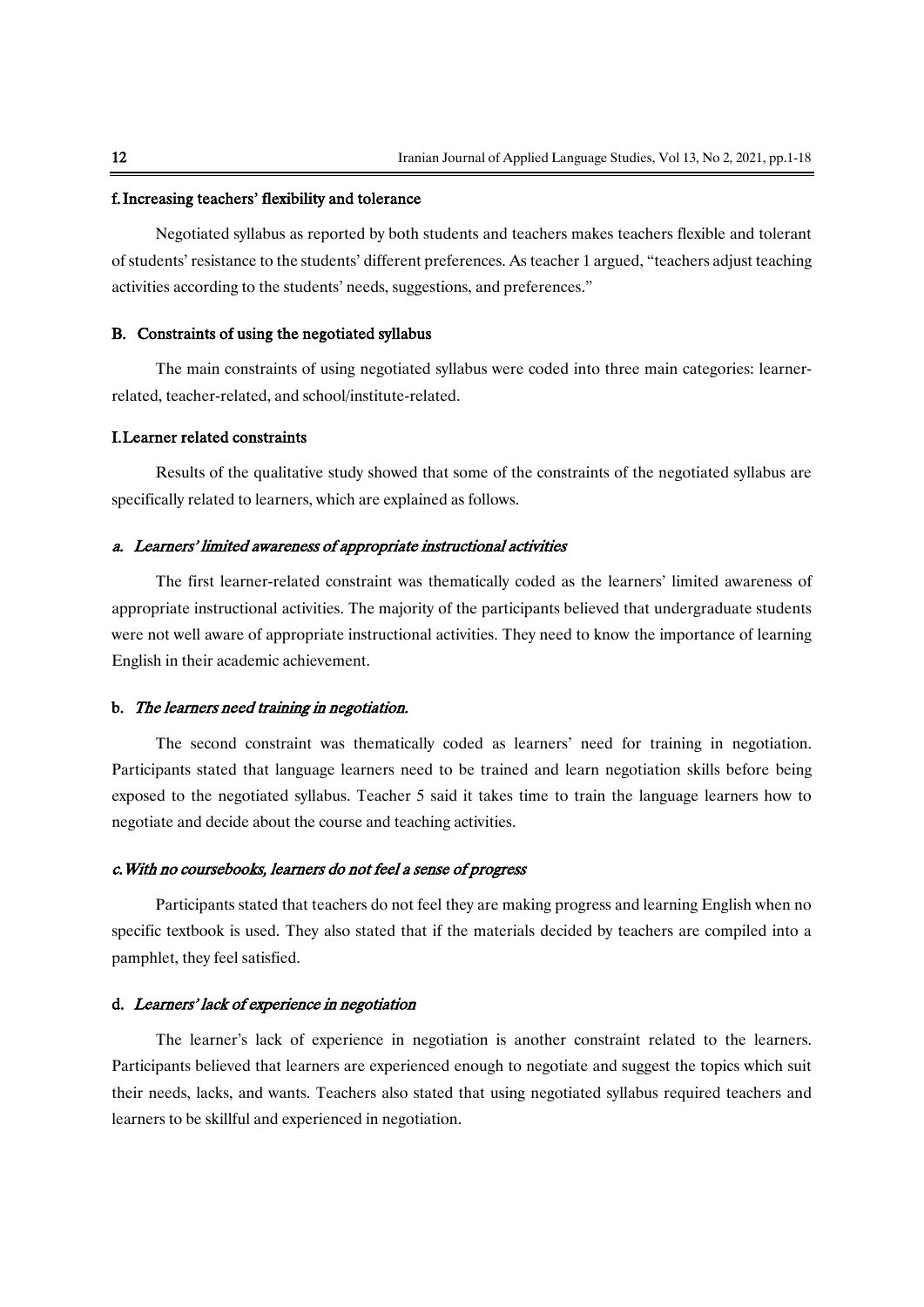#### e. Diverse needs of the students

Participants stated that language learners have different needs. Teacher 3 stated that in general English classes, students are not homogenous. Some are very proficient, and some are pre-intermediate or beginners. Therefore, it is difficult to have consensus among the students with various language backgrounds.

#### f.The students' reluctance to negotiate with the teachers

The analysis of the interviews with the participants revealed that some of the students are reluctant to participate in negotiations about the coursebook's content. Teacher 1 stated that it was not easy for him to persuade language learners to negotiate and make decisions about the content of the course.

#### g. The students' lack of confidence in negotiating with the teacher

The last extracted constraint of the negotiated syllabus was coded as the students' low confidence. Teachers 2 and 4 stated that in the earlier sessions, the students were not confident enough and believed that they could not decide about the content of the course.

#### II. Institute-related constraints

The second type of constraint is related to the institutes. The teachers and experts in the material development all agreed that the number of the students in each class, the institute's policies for course evaluation, and the institute's policies for classroom time and size are the constraints that make the use of the negotiated syllabus somehow tricky. Teachers believed that a large number of the students in each class, the universities' pre-determined course books, and evaluation policies for summative assessment do not let the teachers hear the learners' voices and teach in line with the predetermined policies. The following extracts from the interviews exemplify the theme:

There are about 40 students in each class, which makes involving the students in making decisions about the course syllabus and meeting each student's desires a bit problematic. Sometimes I have to ignore some of the students' suggestions. (Teacher 5).

At university, teachers are not free to set a time for the final examination because of the schedule pre subscribed by the education department. Therefore, it is not feasible to negotiate the examination time with the students, but it is viable and possible to ask their opinions about the test items and types. (Teacher 7)

#### III. Teacher-related issues

Almost all the interviewed teachers argued that negotiation with the students is time-consuming and takes valuable class time. They also argued that it is hard for them to cope with the suggestions which are not preferred by the majority of the students. Teachers also stated that they need to teach differently to the students in different classes at the same universities because each course might have its preferences. Teachers also argued that they could not resist the institutes' policies for syllabus and evaluation.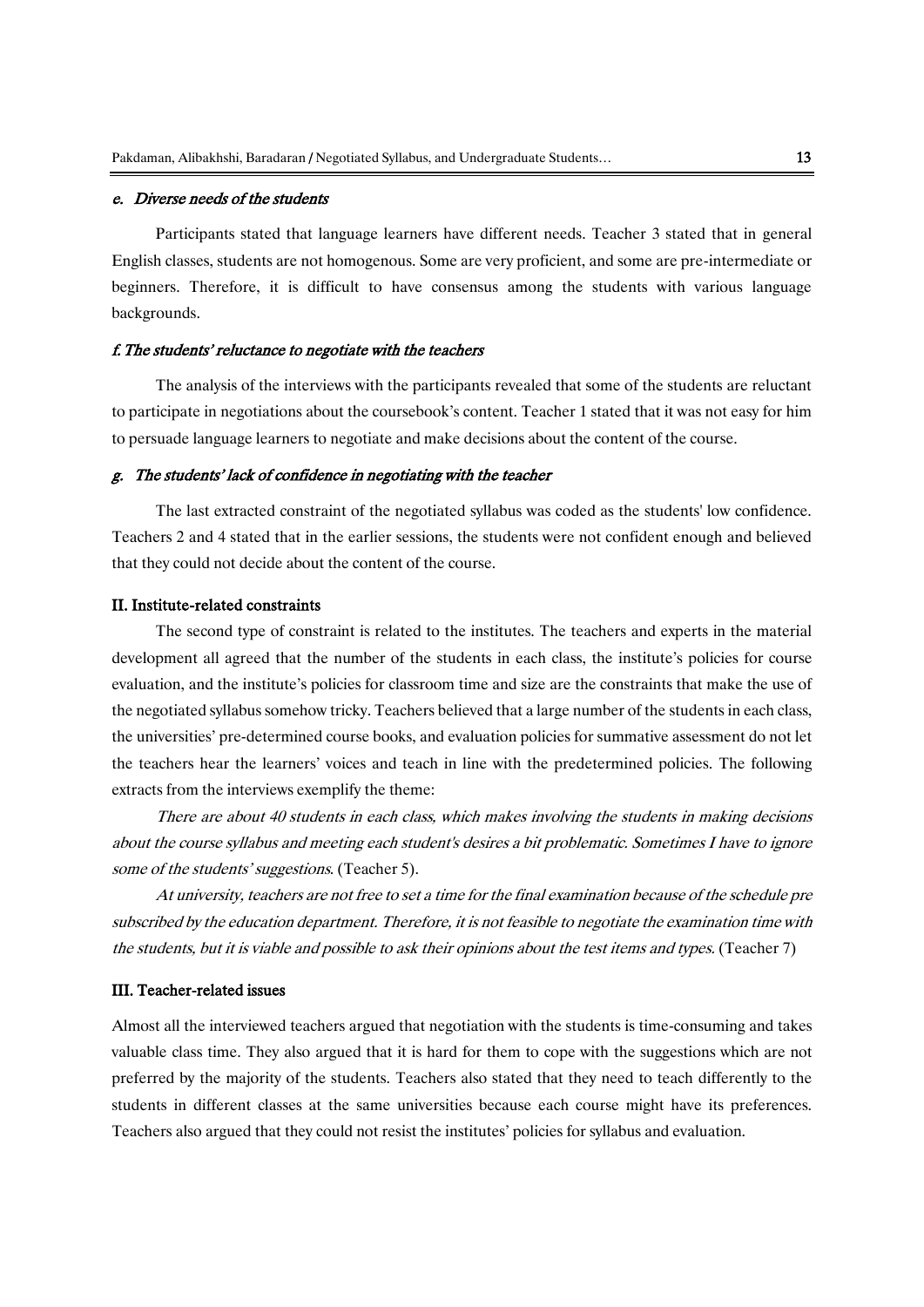For instance, teacher 2 stated, "I have no autonomy to make changes in the class time and the number of the students in each class, as the institute manger makes decisions about the number of the students in each class and class time". Teacher 3 also stated "teachers are forced to evaluate the students through a summative test and the time as well as the place of the test are determined by the education department of the institute".

# 5. Discussion

In this mixed-methods research design, we investigated the impact of the negotiated syllabus on improving EFL learners' reading comprehension and the participants' perceptions about the negotiated syllabus. For this purpose, 72 undergraduate students in two intact general English courses were selected. The students in the experimental group negotiated preferences for the content of the syllabus while designing a negotiated syllabus through collaboration with their teacher and classmates. However, the students in the control group were exposed to a pre-designed syllabus. The two groups' mean scores on the reading and oral production post-tests were compared. Analysis of the data verified a statistically significant difference between the mean scores of the experimental group and the control group. Therefore, it can be argued that negotiated syllabus has a substantial impact on undergraduate oral production and reading comprehension. The finding of this study are consistent with the findings of some of the previous studies (e.g., Abbasian & Seyed-Hendi, 2011; Abbasian & Malardi, 2013; Baghbaderani & Afghari, 2015; Malmir & Bagheri, 2019; Peyvandi et al., 2019; Uztosun, 2013) which have found that negotiated syllabus has a significant positive effect on speaking and writing ability of university students.

With regard to the qualitative findings, we found that negotiated syllabus has some advantages. The findings lend support to the findings of some of the related studies (e.g., Azarnoosh & Kargozari, 2018; Breen & Littlejohn, 2000; Boomer et al., 1992; Huang, 2006; Nguyen, 2010; Ozturk, 2013; Peyvandi et al., 2019). To simply put, it can be postulated that negotiation between the teachers and the students in the classroom makes the course in general and teaching activities in particular more appropriate for learners' needs, encourages students and increases their self-confidence, motivation, and attitudes, develops learnercenteredness and fosters autonomy.

We also found that despite the advantages mentioned by the majority of the participants, there are some constraints caused by the learners, teachers, and the institutes. The findings echo the words of a few researchers (Littlejohn, 1998; Nation & Macalister, 2010), suggesting that to engage students in the decision-making process appropriately, teachers should practice tolerance, risk-taking, flexibility in learners' capability. Similarly, all language learners are not skillful in negotiation skills, and they may not have enough experience to participate in syllabus decision-making completely. Martyn (200, p. 161) argues that "major constraints seem to be ultimately based on perceptions of none quality of teachers and students, and a restricted view of the process of syllabus negotiation".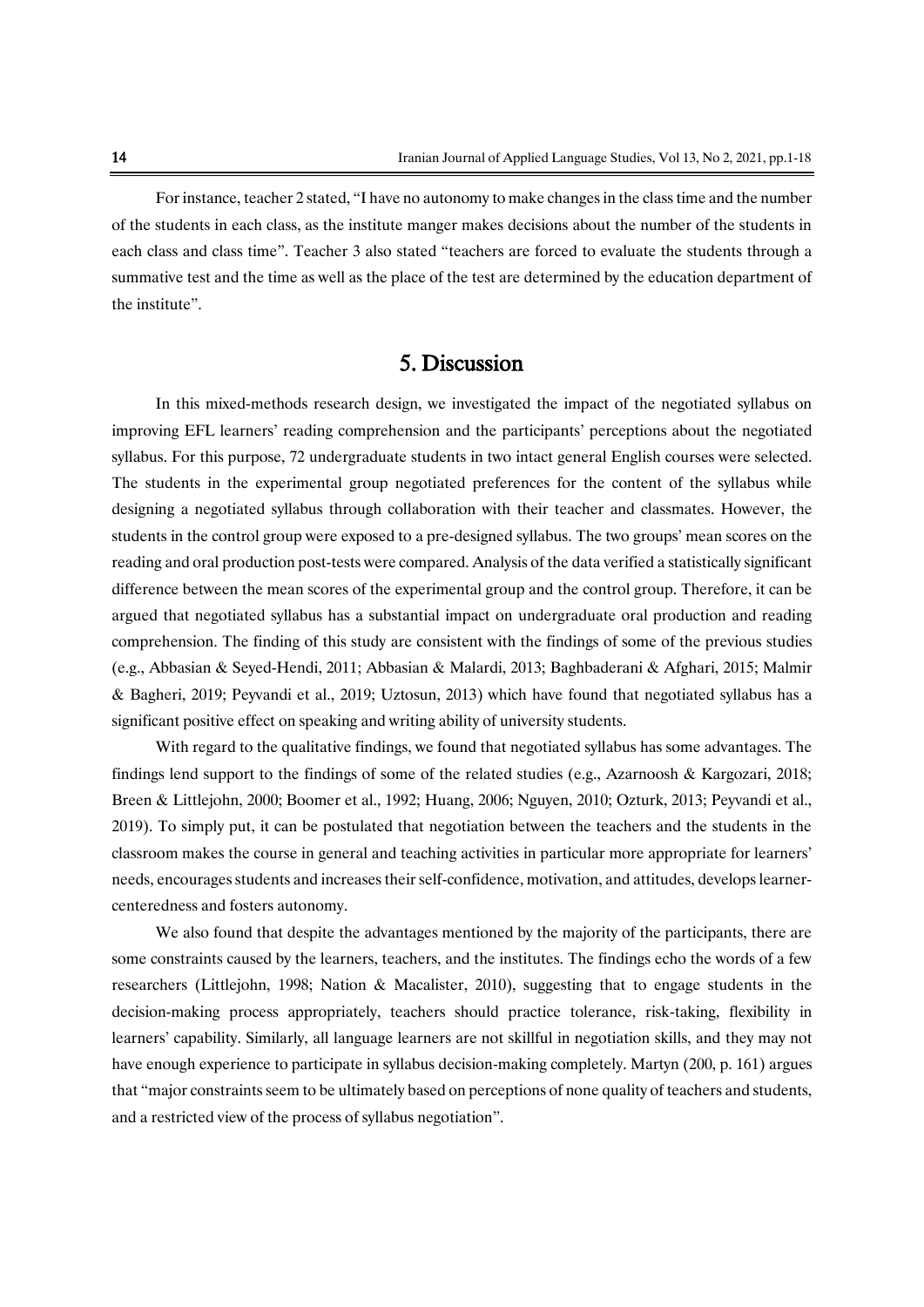# 6. Conclusion

Based on the study's findings, it can be strongly argued that negotiated syllabus, despite its challenges, can positively contribute to the student's academic achievement, motivation for learning, and attitudes to learning the English language. By involving the students in making decisions about the syllabus, the teachers can help the language learners overcome the negative affective factors such as foreign language anxiety and stress. Therefore, cooperation between teachers and educational managers of the institutes and universities can increase the teachers' autonomy to involve the students in making decisions about the content of the syllabus, time of classes, and evaluation rubrics and facets. Teachers and educational administrators can also do their best to minimize the constraints and optimize the learners' achievement through practicing negotiated syllabus.

As some variables such as the teachers' experience and significance and the student's personality types and language proficiency, and the context of the study might moderate the impact of the negotiated syllabus on the language learners' language achievement, further large-scale studies are needed.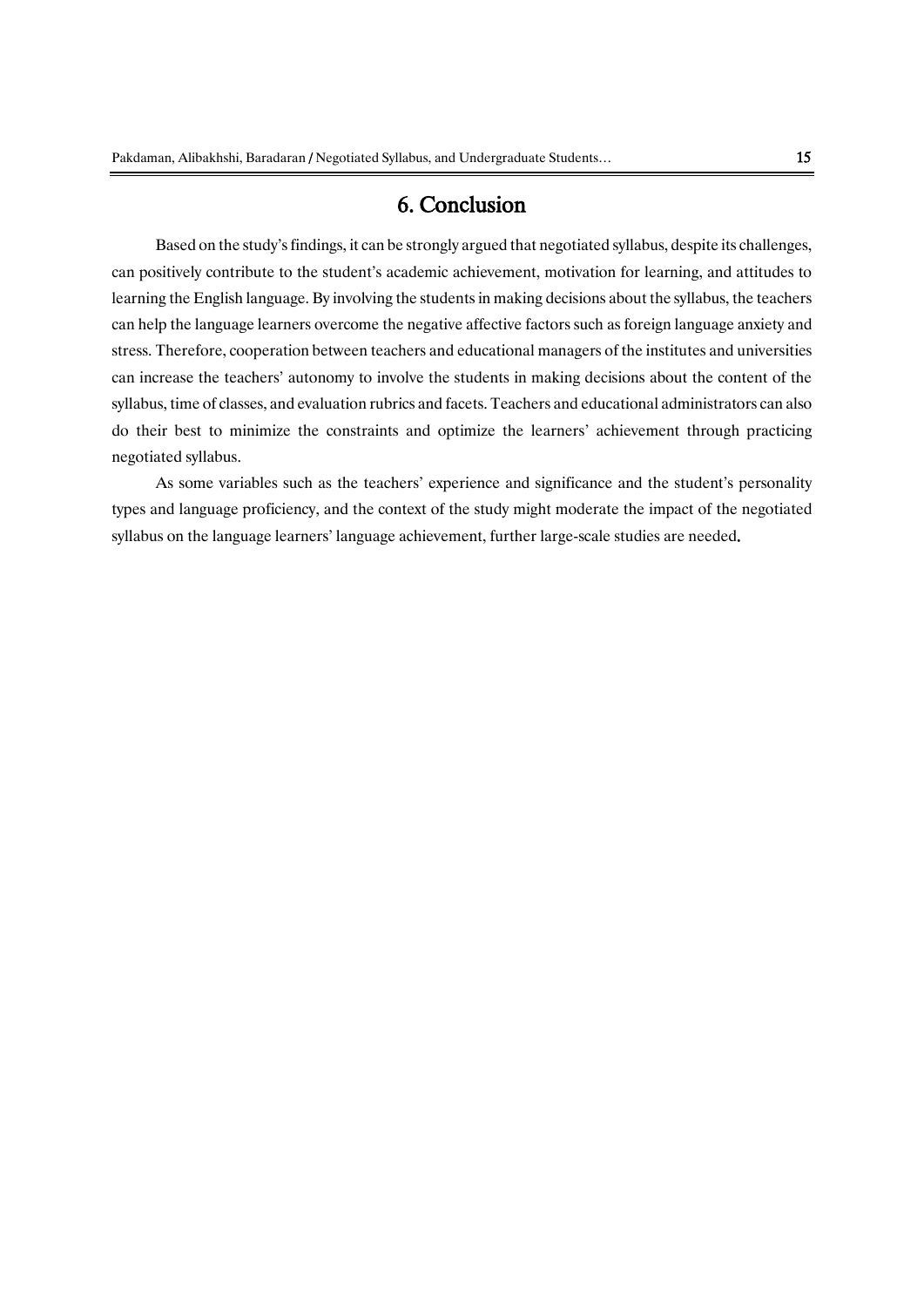# References

- Abbasian, G. R., & Seyed-Hendi, N. (2011). The effect of the explicit negotiated syllabus on developing speaking ability and affective variables. Journal of Language and Translation, 2(1), 19-27.
- Peyvandi, G., Azarnoosh, M., & Siyyari, M. (2019). The effect of the negotiated syllabus on the reading comprehension of ESP students. Journal of Language and Translation, 9(4), 121-133.
- Abbasian, G. R., & Malardi, P. (2013). The effect of the negotiated syllabus on EFL learners' writing ability and selfefficacy. Theory and Practice in Language Studies, 3(8), 1399-1405. https://doi.org/10.4304/tpls.3.8.1399-1405
- Abdelmalak, M. (2015). Participatory curriculum planning: Students' perceptions. Curriculum and Teaching, 30(1), 67–84.
- Alibakhshi, G. (2015). Challenges in promoting EFL learners' autonomy: Iranian EFL teachers' perspectives. Issues in Language Teaching Journal, 1, 101-120.
- Alibakhshi, G., & Rezaei, S. (2014). The consequences of violation of critical pedagogy principles from EFL teacher trainers' perspectives. Iranian Journal of Second Language Studies, 5(2), 1-28.
- Alrabai, F. (2014a). A model of foreign language anxiety in the Saudi EFL context. English Language Teaching,  $7(7)$ , 82-101.
- Alrabai, F. (2014b). Motivational practices in English as foreign language classes in Saudi Arabia: Teachers beliefs and learners perceptions. Arab World English Journal, 5(1), 224-246.
- Alrabai, F., & Moskovsky, C. (2016). The relationship between learners' affective variables and second language achievement. Arab World English Journal (AWEJ), 7(2), 1-28.
- Altman, H. B., & Cashin, W. E. (1992). Writing a syllabus. https://www.ideaedu.org/wp-content/ uploads/2014/11/Idea\_Paper\_27.pdf
- Azarnoosh, M., & Kargozari, H. R. (2018). Negotiated syllabuses. In M. Azarnoosh, M. Zeraatpishe, A. Faravani, & H. R. Kargozari, Issues in syllabus design (pp. 135–147). Sense Publishers.
- Baghbaderani, A. B., & Afghari, A. (2015). The Impact of Process-Oriented Syllabus on L2 Writing Ability: Focusing on Young and Adult Iranian Intermediate EFL Learners. Journal of Applied Linguistics and Language Research, 2(7), 60-79.
- Baldauf, R. B., & Moni, K. (2006). Learner-centeredness in Teaching English as a Foreign Language. Thai.
- Bhandarkar, P. L., & Wilkinson. (1999). Methodology And Techniques Of Social Research. Himalaya Publishing House.
- Bogdan, R. C., & Biklen, S. K. (1992). Qualitative research for education An introduction to theory and methods (2nd ed.). Allyn and Bacon.
- Boomer, G., Lester, N., Onore, C., & Cook, J. (1992). Negotiating the curriculum: Educating for the 21st century. Falmer.
- Boon, A. (2011). Negotiated syllabuses: Do you want to?. In J. Macalister, & I. P. Nation, Case studies in language curriculum design (pp. 166–178). Routledge.
- Breen, M. P., & Littlejohn, A. (2000a). The practicalities of negotiation. In M. P. Breen, & A. Littlejohn, Classroom decision making: Negotiation and process syllabuses in practice (pp. 272–296). CUP.
- Breen, M. P., & Littlejohn, A. (2000b). The significance of negotiation. In M. P. Breen, & A. Littlejohn, Classroom decision making: Negotiation and process syllabuses in practice (pp. 5–39). CUP.
- Brown, D. (1995). Teaching by principles-An Interactive approach to language pedagogy. Prentice Hall.
- Brown, J. K. (2008). Student-centered Instruction: Involving students in their own education. Music Educators Journal,  $94(4)$ , 40-52.
- Clark, J. L. (1987). Curriculum renewal in school foreign language learning. Oxford University Press.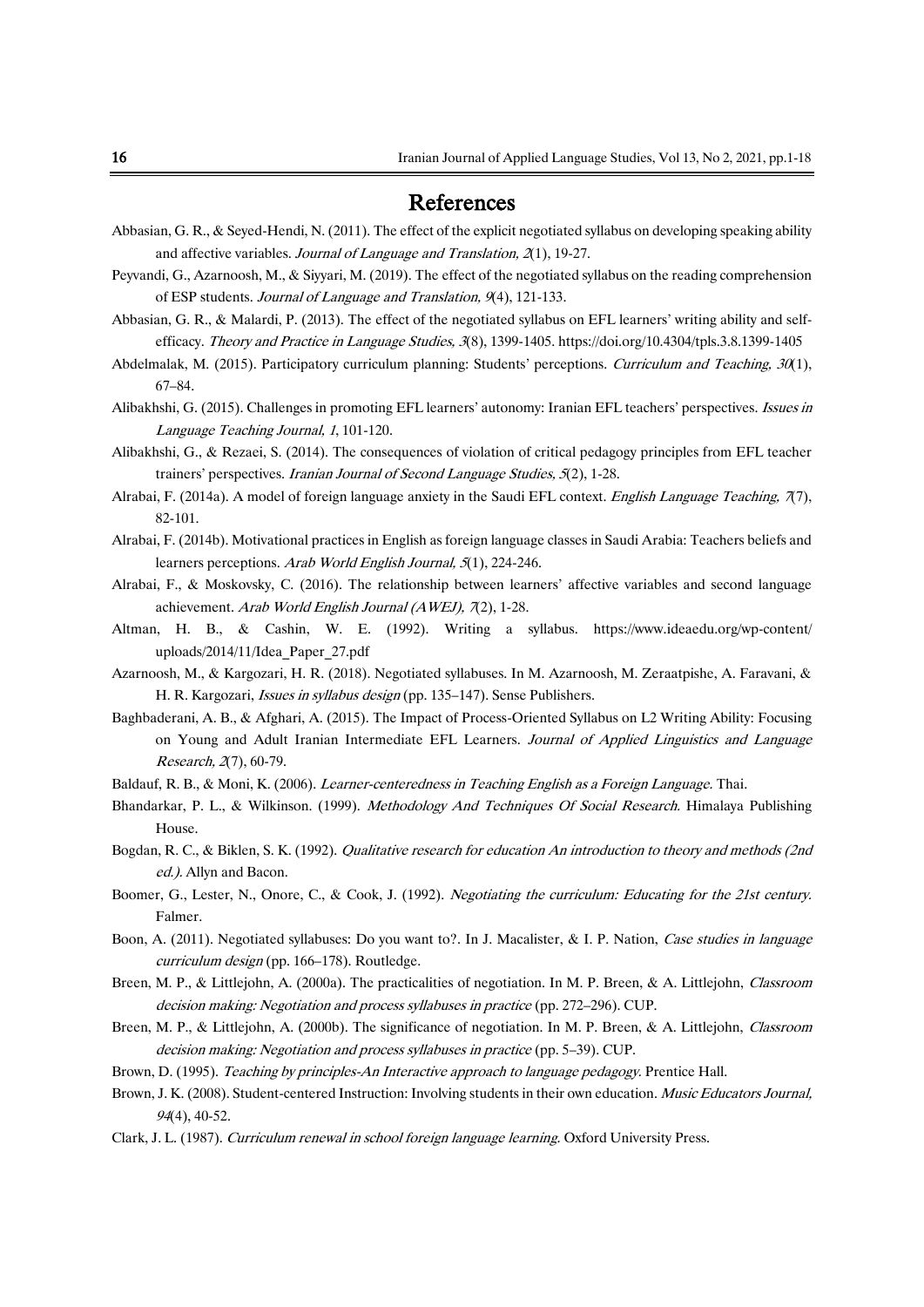Cohen, L., Manion, L., & Morrison, K. (2011). Research methods in education (7th ed.). Routledge.

- Cullen, R., & Harris, M. (2009). Assessing learner-centredness through course syllabi. Assessment & Evaluation in Higher Education, 34(1), 115-125.
- DiClementi, J. D., & Handelsman, M. M. (2005). Empowering students: Class-generated course rules. Teaching of Psychology, 32, 18–21.
- Duckworth, E. (2009). Helping Students get to where ideas can find them. The New Educator, 5(3).
- Gall, M. D., Borg, W. R., & Gall, J. P. (1996). Education research, an introduction. Longman Publishers.
- Gourlay, L. (2005). Directions and indirect action: Learner adaptation of a classroom task. ELT Journal, 59(3), 209– 216.
- Harrington, C. M., & Gabert-Quillen, C. A. (2015). Syllabus length and use of images: An empirical investigation of student perceptions. Scholarship of Teaching and Learning in Psychology, 1, 235–243.
- Huang, J. (2006). Fostering learner autonomy within constraints: Negotiation and mediation in an. *Prospect: An* Australian Journal of TESOL, 21(3), 38-57.
- Johnson, R. (1989). A decision-making framework for the coherent language curriculum. In R. K. Johnson, The Second language curriculum (pp. 1- 23). Cambridge University Press.
- Little, D. (1995). Learning as dialogue: The dependence of learner autonomy on teacher autonomy. System, 23(2), 175– 181.
- Littlejohn, A. (1998). Sharing decisions with students: Some whys, how's, and how nots. http://www.andrewlittlejohn.net
- Littlejohn, A. P. (1983). Increasing learner involvement in course management. *TESOL Quarterly, 17*(4), 595–608.
- Long, M., & Robinson, P. (1998). Focus on form: Theory, research and practice. In C. Doughty, & J. Williams, Focus on form in classroom second language acquisition (pp. 15-41). Cambridge University Press.
- Lynch, D. N. (2010). Student-centered learning: The approach that better benefits students. Wesleyaan Collage.
- MacKay, A., Oates, K., & Haig, Y. (2000). Negotiated evaluation in a primary ESL context. In P. Breen, & A. Littlejohn, Classroom decision making: Negotiation and process syllabuses in practice (pp. 44–55). CUP.
- Malmir, A., & & Bagheri, M. (2019). Instructors and learners' attitudes about English for science and technology: Learning and target needs of mechanical engineering students. Iranian Journal of English for Academic Purposes (IJEAP), 8(1), 17-34.
- Martyn, E. (2000). Syllabus negotiation in a school of nursing. In M. P. Breen, & A. Littlejohn, Classroom decision making: Negotiation and process syllabuses in practice (pp. 150–163). Cambridge: CPU.
- Mollaei, F. (2013). Concepts of negotiated syllabus and assessments in EFL setting. Journal of Studies in Learning and Teaching English, 1(4), 103–115.
- Nation, I. P., & Macalister, J. (2010). Language curriculum design. Routledge.
- Nguyen, N. T. (2010). Negotiating tasks in listening and speaking classes at DELL of USSH, HCM City [Master's thesis]. Ho Chi Minh City, Vietnam: University of Social Sciences and Humanities.
- Nguyen, T. C. (2017). Aligning English for specific purposes (ESP) curriculum with industry needs: Language practices for Vietnam's globalised workplaces Queensland University of Technology.
- Nunan, D. (1989). Hidden agendas: The role of the learner in program implementation. In R. K. Johnson, The second language curriculum (pp. 176–187). CUP.
- Nunan, D. (1989). Hidden agendas: The role of the learner in program implementation. In R. K. Johnson, *The second* language curriculum (pp. 176-187). CPU.
- Nunan, D. (1999). Second Language Teaching and Learning. Heinle and Heinle Publishers.
- Nunan, D. (2001). Teaching grammar in context. In C. Candlin, & N. Mercer, English language teaching in its social context (pp. 191-199). Routledge.
- Nunan, D. (2005). Important tasks of English education: Asia-wide and beyond. The Asian EFL Journal, 7(3), 1-159.